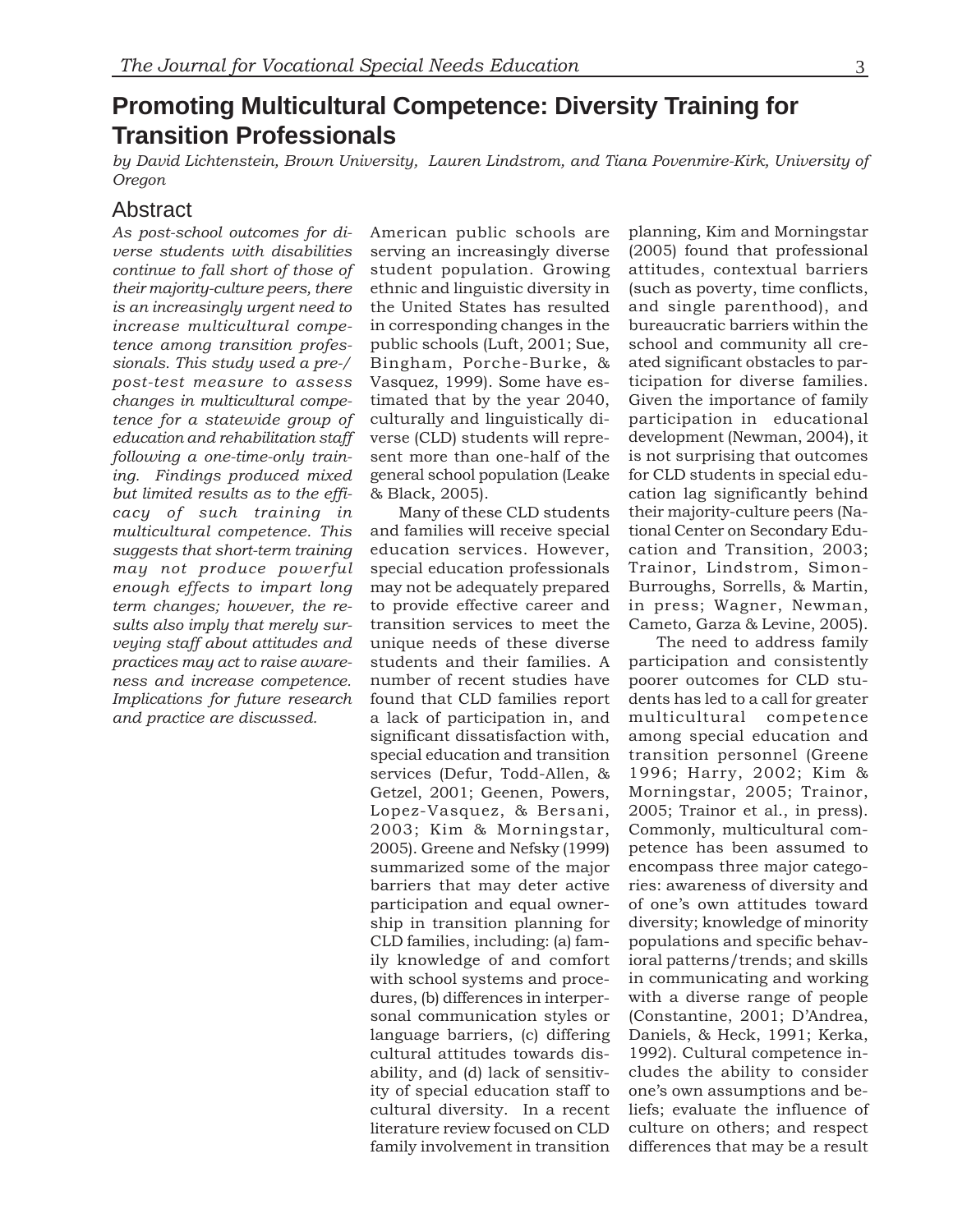of variations in family and cul- ticularly in the areas of practi- ment) to measure self-reported Hawks & Muha, 1991; Kalyanpur especially large benefit in skill

Although the field of special 1994). Conversely, didactic or **Context for the Training**<br>
education has only recently be-theory-oriented trainings have the mentric training gun to recognize the importance been reported to b needed in the areas of improv-<br>ing academic achievement of Purpose and Objectives school youth with disabilities for<br>their minority stylents areas. The numeros of sur study was to employment- or career-related

stances (Geenen et. al, 2003**;** ential activities have shown an those who attended. & Harry, 1997). development (Heppner & O'Brien, Method

and continue control and evaluate the need for, and effinite minority students, ross-<br>The purpose of our study was to employement or career-related or<br>cultural communication, and evaluate the need for, and effi-training.

tural values (Greene, 1996; tioners' knowledge, awareness, multicultural competence, em-Harry, 2002; Luft, 2001). In and skills (Smith, Constantine, ployed a quasi-experimental part, cultural competence in- Dunn, Dinehart, & Montoya, control group, and followed up volves understanding how a 2006). This study also found with participants two months youth's challenging behavior that interventions based on ex- after the initial intervention. We may not necessarily represent tant theory have higher effect expected that our training would "bad choices" or "faulty values", sizes than those not based on produce a small but measurable but reasonable adaptations to best practices literature (Smith effect in the self-reported cultural and contextual circum- et al., 2006). Similarly, experi- multicultural competence of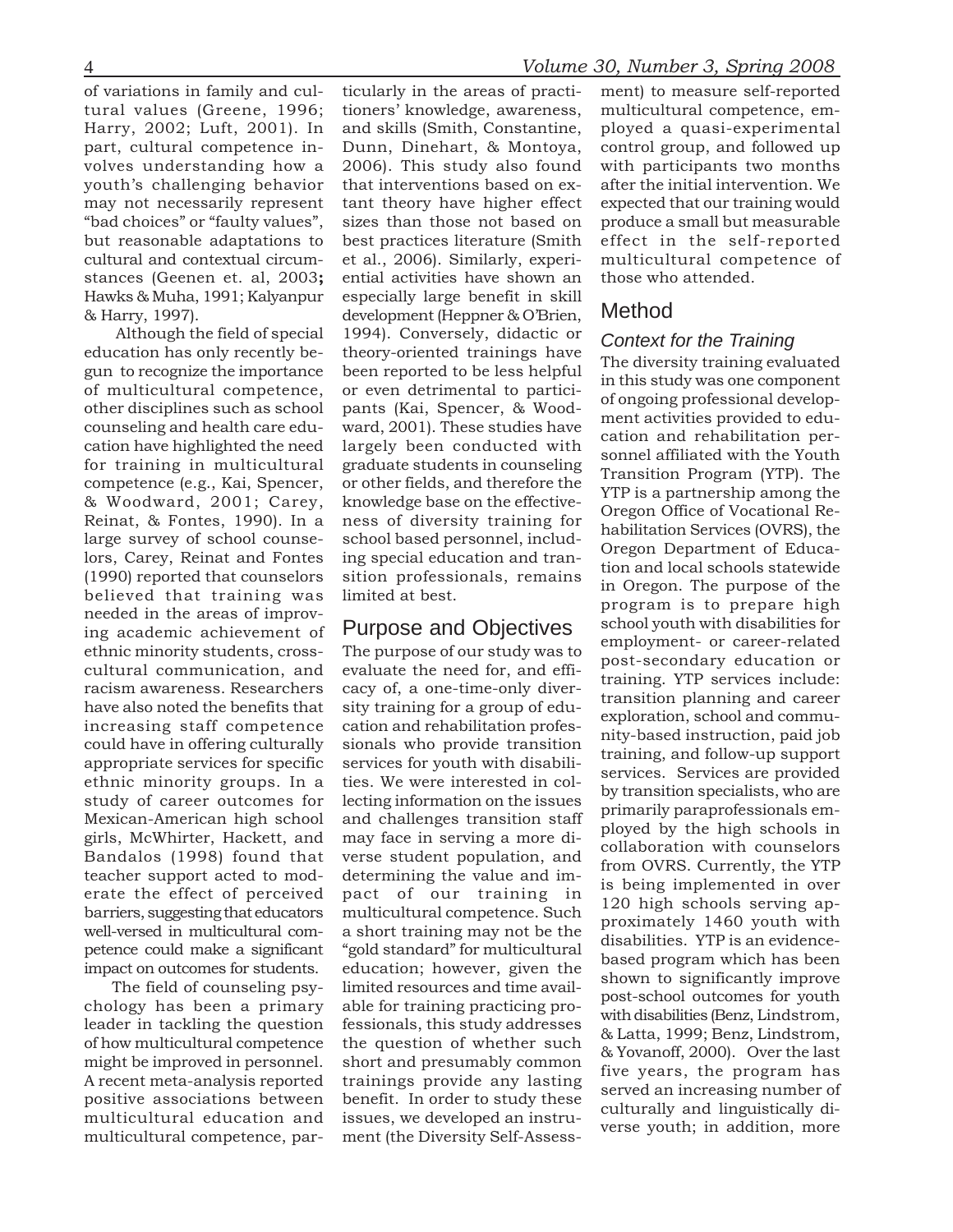than 50% of participants are from low income families (Lindstrom, Lichtenstein, & McGrath-Kato, 2006).

### *Sample*

As our target population was personnel who could impact a Special Education student's transition services, we collected data for this study from 63 education and rehabilitation professionals who attended a full day statewide YTP training event (53 staff members completed both pre- and post-test, and form the actual sample analyzed). The event served staff from across the state of Oregon and drew a wide variety of school and Vocational Rehabilitation staff. The training included sessions covering a variety of topics related to improving transition services and outcomes for high school youth with disabilities. Of the 53 staff who completed both pre- and post-tests, 15 attended a one hour diversity session; 38 people did not attend and therefore formed our quasiexperimental control group. Study participants included school transition specialists (n=47), counselors from the Office of Vocational Rehabilitation Services (OVRS) (n=8), and eight people representing other school staff, including special education directors or other administrators. The sample included individuals from both rural and non-rural communities, and from a wide range of school sizes. The participants had spent an average of five years working in their particular roles, although experience ranged widely from 1 to 35 years. Of note, 84% of the sample identified themselves as Caucasian/ European-American. While such limited diversity within the staff is undoubtedly an important challenge to address in our efforts to better serve diverse students, our sample appears to be relatively representative of the

largely female and European- interactive discussions of case American (National Center for studies, review of strategies and Education Statistics, 2005; Na- resources for improving service tional Collaborative on Diversity to diverse students, and encourin the Teaching Force, 2004). No agement to set "action plans" to significant demographic differ- determine how the information ences (e.g., gender, ethnicity, or could be translated into pracyears in role) were present be- tice. Where possible, the evitween the "trained" and "un- dence base was incorporated trained" groups. (See complete into both content (e.g., critical participant demographics in principles to stress in working Table 1.) with diverse families) and meth-

referred as an optional breakout ing please contact the first aussession during an annual state-<br>wide YTP conference. Training repeated at two sessions during<br>content was based on the expe-<br>the conference in order to maxirience of the authors in special mize attendance. education and counseling, formal education in multicultural *Data Collection and* competence, and a thorough re- *Measurement* view of the literature in the area DATA COLLECTION PROCEDURES<br>of diversity and transition. We collected data for this of diversity and transition. We collected data for this study<br>Therefore, the training was con-<br>sidered to represent "best prac-<br>tices" in multicultural compe-<br>tend the Diversity Self-Assess-<br>tices" in multicultural compe-<br>

broader teaching force, which is nority and low-income youth, *Description of the Diversity* odology (e.g., interactive, experiential activities) of the train-**Training** ing. For more information on the Our diversity training was of-<br>fered as an optional breakout ing please contect the first au-

2006). The training was com-<br>
prised of several components,<br>
including: information on post-<br>
school outcomes for ethnic mi-<br>
pation. In total, 63 YTP staff

## Table 1 Participant Demographic Data  $(N = 63)$

| Variable                    |                       | N  | $\%$                             |
|-----------------------------|-----------------------|----|----------------------------------|
| Gender                      | Female                | 56 | 90                               |
|                             | Male                  | 6  | 10                               |
|                             | Missing Data          |    |                                  |
| Ethnicity                   | Caucasian             | 53 | 84                               |
|                             | Ethnic Minority       | 5  | $\begin{matrix}8\\8\end{matrix}$ |
|                             | Missing data          | 5  |                                  |
| Role                        | Transition Specialist | 46 | 74                               |
|                             | VR Counselor          | 8  | 13                               |
|                             | Other School Staff    | 8  | 13                               |
| Years in Position           | $1 - 3$ years         | 33 | 53                               |
|                             | $4 - 7$ years         | 14 | 23                               |
|                             | 8 - 10 years          | 8  | 13                               |
|                             | $11 - 35$             | 7  | 11                               |
| School Location             | Nonrural              | 34 | 55                               |
|                             | Rural                 | 28 | 45                               |
| Attended Diversity Training | Did not attend        | 45 | 71                               |
|                             | Attended              | 18 | 29                               |
|                             |                       |    |                                  |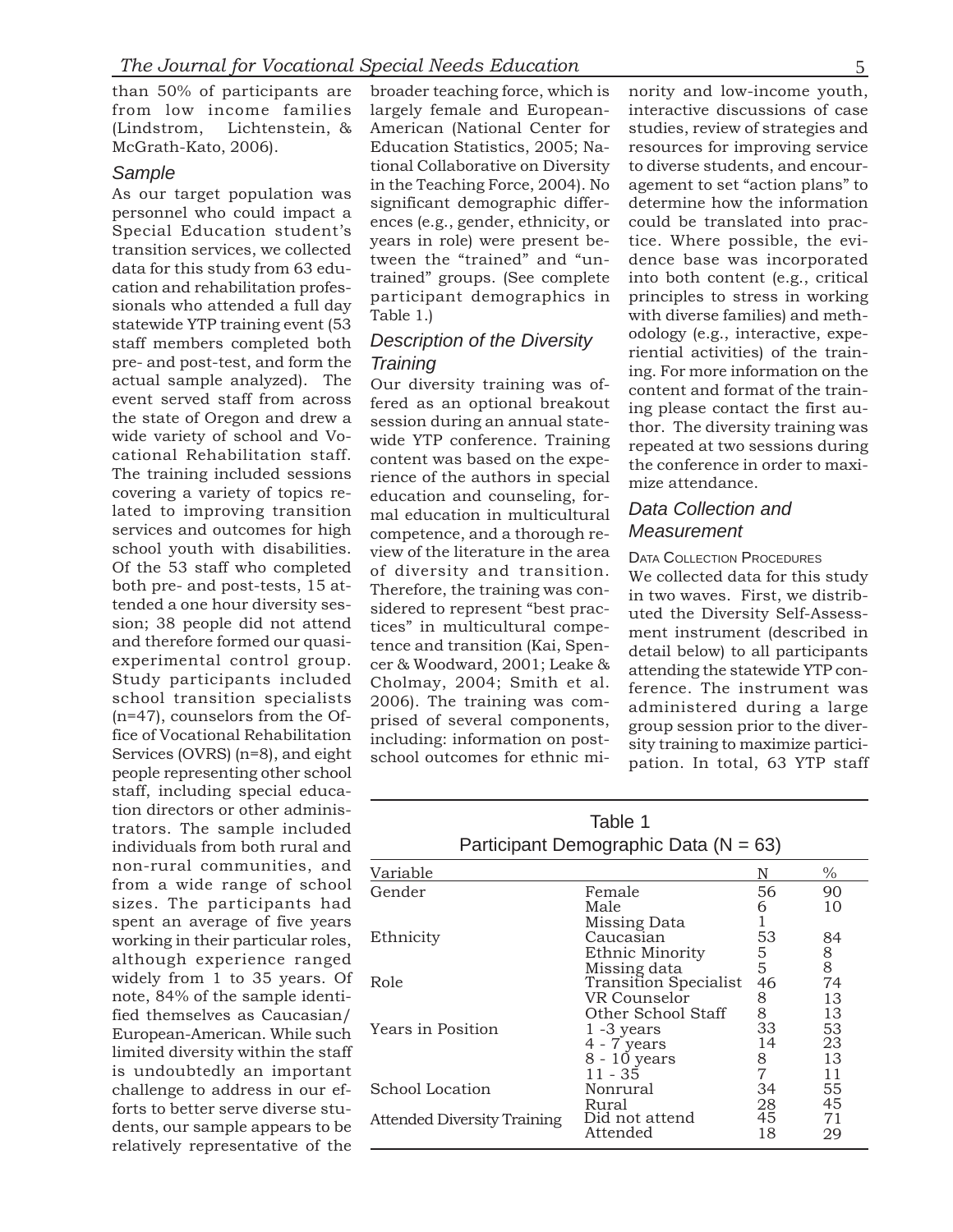included three additional open-<br>
ended questions about changes<br>
ended questions about changes<br>
in service delivery in the post-<br>
test assessment. Six items ques-<br>
test assessment. Six items ques-<br>
Self-Assessment instrumen

(e.g., flexibility to family needs) analysis. PCA has been reported First, we were interested in<br>or significant barriers identified to be an appropriate means of whether or not there were sig-<br>(e.g., language barriers). Th

self-assessment. Approximately that session. Our instrument analysis was also performed on two months later, we contacted was developed to assess three the same variables and achieved all participants who completed major concepts: (a) awareness of essentially the same results as the pre-test to inform them of the influence of culture; (b) reported below. the need for follow-up. Then, knowledge of specific cultural The Principal Components over the course of two weeks, we practices and values of diverse Analysis revealed that a fourcompleted post-test telephone families; and (c) skills in work- factor solution best fit the data, interviews using the same in- ing with a diverse range of stu- explaining 61% of the variance strument (with slight modifica- dents and families. This empha- in items while retaining adtions to the open-ended ques- sis on awareness, knowledge, equate numbers of items for tions) with 53 of the original and skills is supported by exist- each factor. Solutions with more survey respondents. We made ing literature on assessing than four factors did not signifipants, ultimately achieving an (D'Andrea, Daniels, & Heck, variance explained. Although 84% retention rate. 1991). Given the well-docu- the four-factor solution did not The Diversity Self-Assessment is with families (Geenen, Powers, it did produce scales consistent a 22-item instrument that asks  $\alpha$  Lopez-Vasquez, 2001; with our understanding of the norticipants to rate themselves Kalya participants to rate themselves Kalyanpur & Harry, 1997; Kim literature and important prin-<br>on a range of questions related & Morningstar, 2005) and devel-<br>to awareness, knowledge, and oping self-awareness (Harry, compete ties. Participants rated them-<br>selves on a four-point Likert-<br>the three essential qualities of reliability,  $\alpha$ =.79); (c) "Family<br>type scale that ranged from 1 awareness, knowledge, or skills. Involvement" (fair reliabil (always/strongly agree). In ad-<br>dition, the pre-test assessment ment (e.g., Carey, Reinat, & 2 for a list of individual items<br>asked two open-ended questions Fontes, 1990) to measure this that comprise each factor. This<br>ab identified by staff in working significant limitations, self-re-<br>with diverse populations. We port measurement is the most adequately differentiated be-<br>included three additional onen-<br>common approach to assessing tween th

ment was created following an tial hypotheses. Therefore, we<br>extensive review of the literature employed Principal Components<br>on diversity in special education Analysis (PCA) with Varimax ro-<br>and transition. Items were cre

members completed the pre-test panded based on feedback from methodology, exploratory factor

multiple efforts to retain partici- multicultural competence cantly improve the amount of INSTRUMENT DEVELOPMENT<br>The Diversity Self-Assessment is with families (Geenen, Powers, it did produce scales consistent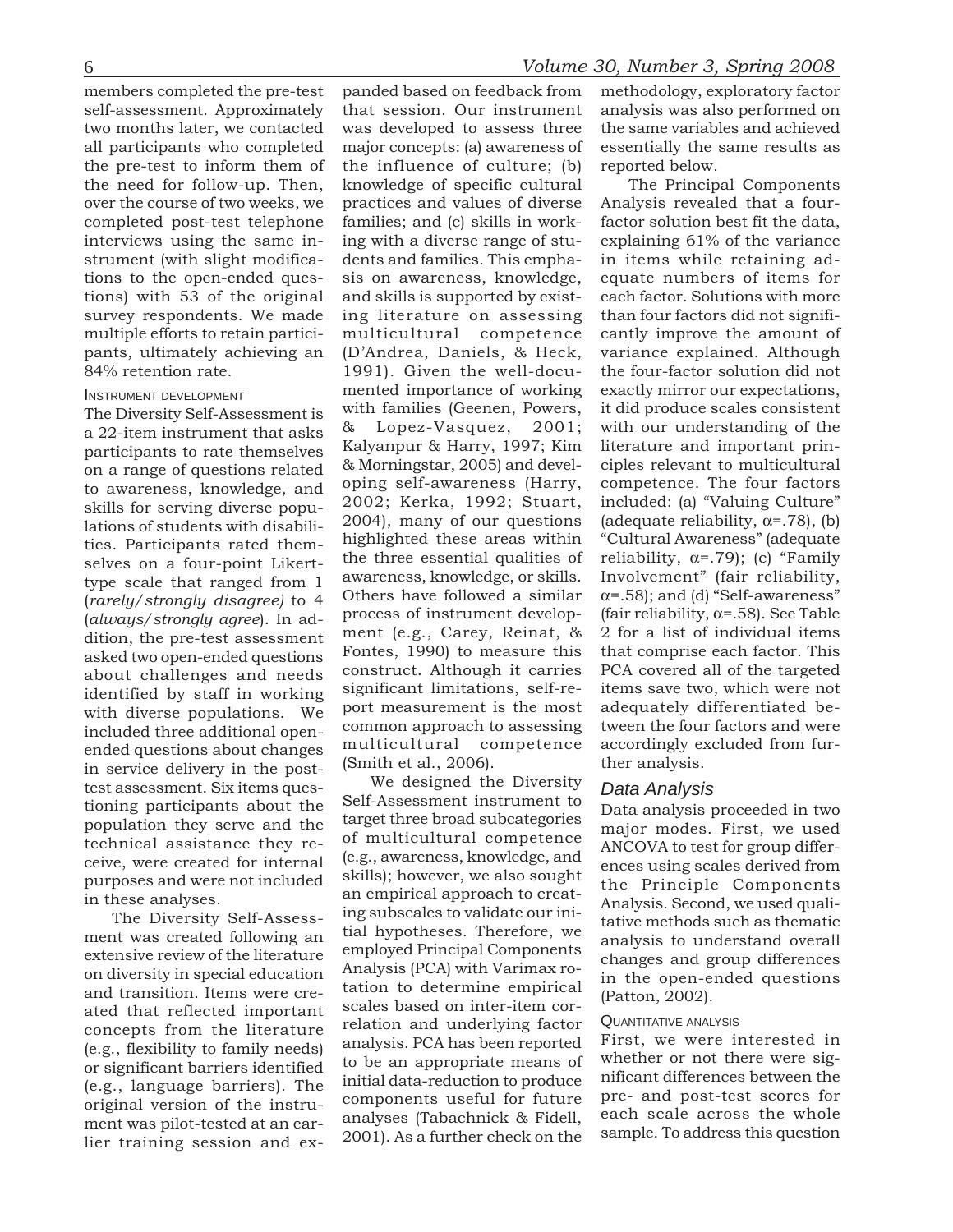|                                                        | Table 2<br><b>Principal Components Analysis Four-Factor</b>                                                                                                                         |                        |
|--------------------------------------------------------|-------------------------------------------------------------------------------------------------------------------------------------------------------------------------------------|------------------------|
| Factor                                                 | Solutions with Items<br>Items                                                                                                                                                       | Item Factor<br>Loading |
| "Valuing<br>Culture"                                   | 13. I encourage students to explore and<br>discuss their heritage, cultural back-<br>ground, and/or family values, and<br>to set goals that are consistent with<br>this background. | .782                   |
|                                                        | 15. In meetings with families and/or<br>youth I discuss the young person's<br>strengths and abilities.                                                                              | .623                   |
|                                                        | 16. I seek information about people of<br>diverse backgrounds, cultures and<br>experiences.                                                                                         | .641                   |
|                                                        | 18. I search for strengths related to<br>the youth's family and culture.                                                                                                            | .757                   |
|                                                        | 19. When faced with a challenging or<br>difficult case, I consider the influence<br>of family or cultural values.                                                                   | .697                   |
| "Cultural<br>Aware-<br>ness"                           | 2. I acknowledge many different kinds<br>of families and feel comfortable work-<br>ing with them in the transition pro-<br>cess.                                                    | .749                   |
|                                                        | 4. I am familiar with local or state<br>trends regarding changes in popu-<br>lation and outcomes for diverse<br>groups.                                                             | .817                   |
|                                                        | 6. I am aware of services, organiza-<br>tions, or locations that are frequently<br>accessed or visited by members of<br>ethnic/racial minority, low income,<br>or other groups.     | .738                   |
|                                                        | 7. I am familiar with cultural practices,<br>norms, or values of a variety of eth-<br>nic, religious, or other groups.                                                              | .748                   |
| "Family<br>Involve-<br>ment"                           | 8. I explain to the youth/families that<br>I work with the transition process,<br>options for services, and ways in<br>which they can actively participate<br>in the process.       | .738                   |
|                                                        | 10. I actively encourage and seek par-<br>ticipation from families.                                                                                                                 | .648                   |
|                                                        | 12. I am flexible with meeting times<br>and locations in order to fully include<br>youth and their families.                                                                        | .764                   |
| $\epsilon\epsilon$<br>$S$ e $1$ f -<br>Aware-<br>ness" | 3. I am aware of how my own cultural<br>background/values may influence<br>the goals I encourage youth to set or<br>my expectations for post school out-<br>comes.                  | .783                   |
|                                                        | 21. When faced with a challenging or<br>difficult case, I consider the influence<br>of <b>my own</b> family or cultural values.                                                     | .846                   |

we performed paired-samples tt ests for overall differences bet ween pre- and post-test scores i n the absence of training, we t ween pre- and post-test. Next, t his, we ran between-groups i nfluence of demographic factors r ole, and rural/non-rural status. on each scale. We expected that, would not observe overall differences for the whole sample bewe tested the effect of the diversity training on the Diversity Self-Assessment scores. To do analysis of covariance (ANCOVA), searching for differences between the trained and untrained groups in the post-test score, holding the pre-test score as a covariate. We expected to see small but significant increases on the post-test for the trained group, relative to the untrained group. Finally, to examine the on our measure, we searched for significant correlations between both pre- and post-test scores and gender, ethnicity, years in QUALITATIVE ANALYSIS

t he open-ended questions using i nto a single document. Two of t he co-authors reviewed all of t he open-ended responses and t ables, placing responses in r ank order using the codes as We analyzed the responses to standard techniques for qualitative analysis (Miles & Huberman, 1994; Patton, 2002). First, participant responses were typed (or transcribed in the case of the phone interviews) developed a set of codes based on common responses. Next all of the open-ended responses were coded and summarized in an organizing structure.

## **Results**

### *Quantitative Analyses*

### PRE-TEST

f or each scale to understand We examined the pre-test scores how staff perceived their multicultural competence in the absence of any formal training. At pre-test, the mean overall re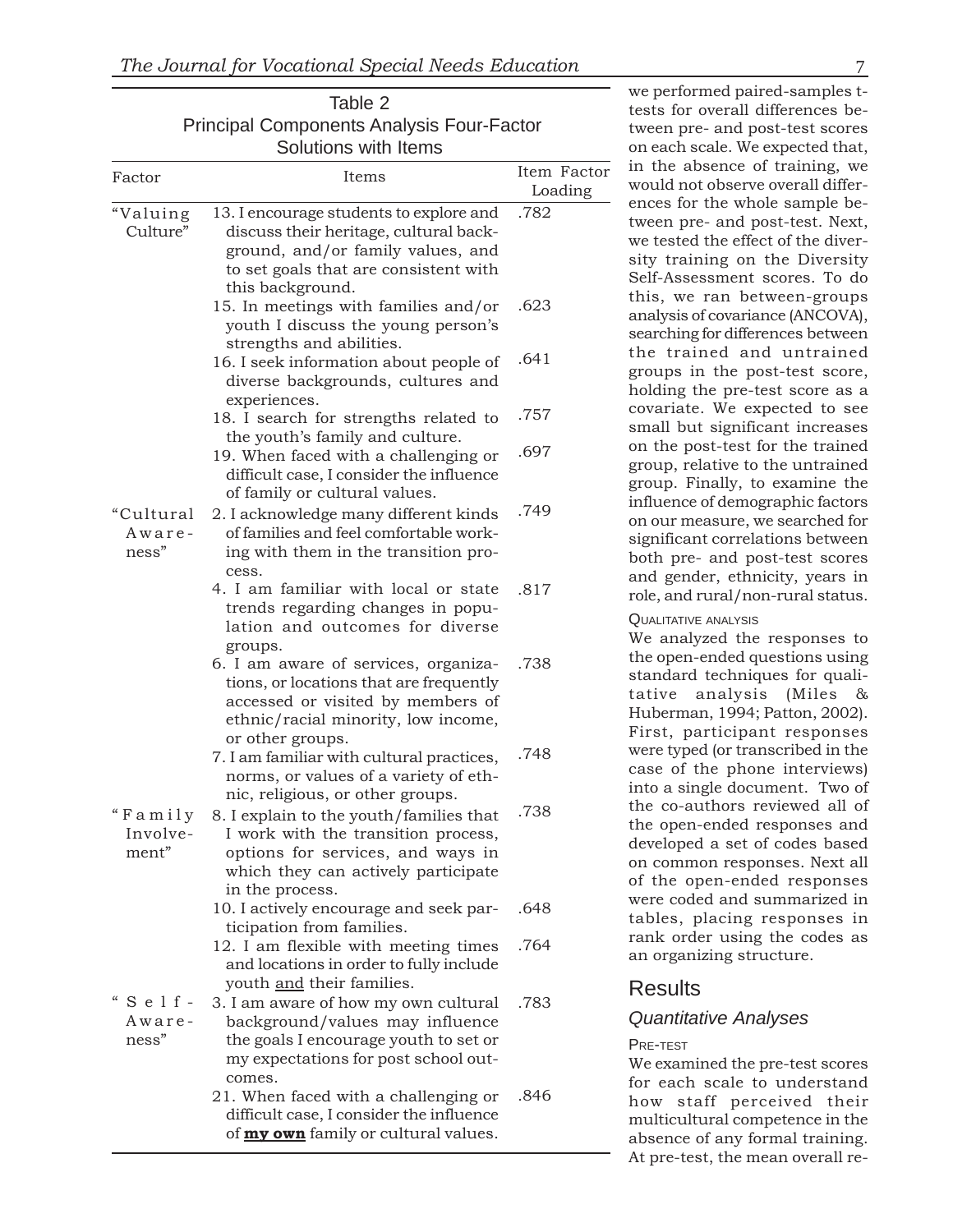4.0, indicating that staff, on av- mates of their skills and aware- whether, for the whole group, erage, felt very positively about ness of diverse populations (and there was a net increase in their frequency of use of the perhaps making it more difficult scores from pre- to post-test. strategies measured in the in- for significant intervention ef- Contrary to our expectations, strument. (See Table 3.) For in- fects to emerge.) Interestingly, paired samples t-tests indicated their style to meet the varying scales (and all but two of the scores from pre to post-test for cused on a youth's strengths <br>and abilities. For each of the four  $T_{Q}$  assess whether there was a (See Table 3.) The only scale that and abilities. For each of the four  $\begin{array}{c}$  To assess whether there was a  $\begin{array}{c}$  (See Table 3.) The only scale that scales derived, staff rated them-

sponse was 3.1 out of a possible above, suggesting positive esti- trainings, we first analyzed

scales derived, staff rated them-<br>selves on average at a three or tence as a result of the diversity was the Cultural Awareness scale.

stance, participants felt that those who attended the diversity that for most scales, including they commonly acknowledged training rated themselves lower the total score, there were small various family structures, flexed on all but one of the pre-test but significant gains in mean needs of families, and/or fo- post-test scales). the whole sample (combining

|                                                                                              |                                      |                                      | Table 3                           |                                      |                            |                                        |
|----------------------------------------------------------------------------------------------|--------------------------------------|--------------------------------------|-----------------------------------|--------------------------------------|----------------------------|----------------------------------------|
| Overall Differences for Each Scale (Pre and Post-test)                                       |                                      |                                      |                                   |                                      |                            |                                        |
| Scale                                                                                        | Pre-test<br>Mean<br>$item)^*$        | Post-test<br>Mean<br>$item)^*$       | Mean<br>difference<br>(scale)**   | t.                                   | df                         | Significance                           |
| Total score<br>Valuing Culture<br>Family Involvement<br>Self Awareness<br>Cultural Awareness | 3.14<br>3.13<br>3.42<br>3.03<br>3.02 | 3.33<br>3.34<br>3.69<br>3.24<br>3.11 | 3.15<br>1.24<br>.83<br>.58<br>.26 | 2.62<br>3.78<br>4.30<br>2.73<br>1.02 | 52<br>51<br>51<br>52<br>52 | .01<br>15001<br>15001<br>$-.01$<br>.31 |

Note: This table reflects the sample for whom both pre- and post-test data were available. \*Item means reflect the mean score for items within a given scale

\*\*Scale mean differences reflect the mean differences for the summed items in a scale between pre and post-test

|                                                                   | Table 4                             |                                        |  |  |  |  |
|-------------------------------------------------------------------|-------------------------------------|----------------------------------------|--|--|--|--|
| Group Comparisons (Trained versus Untrained) for Post-test Scores |                                     |                                        |  |  |  |  |
| Scale                                                             | Pretest Mean<br>Standard Deviation) | Post-test Mean<br>(Standard Deviation) |  |  |  |  |
| Valuing Culture                                                   |                                     |                                        |  |  |  |  |
| Untrained                                                         | 15.5(2.9)                           | 16.4 $(2.4)^*$                         |  |  |  |  |
| Trained                                                           | 16.0(2.9)                           | 17.3(1.5)                              |  |  |  |  |
| <b>Cultural Awareness</b>                                         |                                     |                                        |  |  |  |  |
| Untrained                                                         | 12.1(2.3)                           | 12.6(1.9)                              |  |  |  |  |
| Trained                                                           | 11.7(2.0)                           | 11.5(1.4)                              |  |  |  |  |
| Family Involvement                                                |                                     |                                        |  |  |  |  |
| Untrained                                                         | 10.5(1.2)                           | 11.2(1.0)                              |  |  |  |  |
| Trained                                                           | 9.7(2.2)                            | 10.8(1.0)                              |  |  |  |  |
| Self-Awareness                                                    |                                     |                                        |  |  |  |  |
| Untrained                                                         | 5.9(1.8)                            | 6.4(1.2)                               |  |  |  |  |
| Trained                                                           | 5.8(1.3)                            | 6.6(1.2)                               |  |  |  |  |
| Overall Score                                                     |                                     |                                        |  |  |  |  |
| Untrained                                                         | 51.0 (9.8)                          | 53.1(5.8)                              |  |  |  |  |
| Trained                                                           | 45.9(11.5)                          | 52.6(4.0)                              |  |  |  |  |

\* Significant ANCOVA (p<.05) (significant increase for untrained group relative to trained)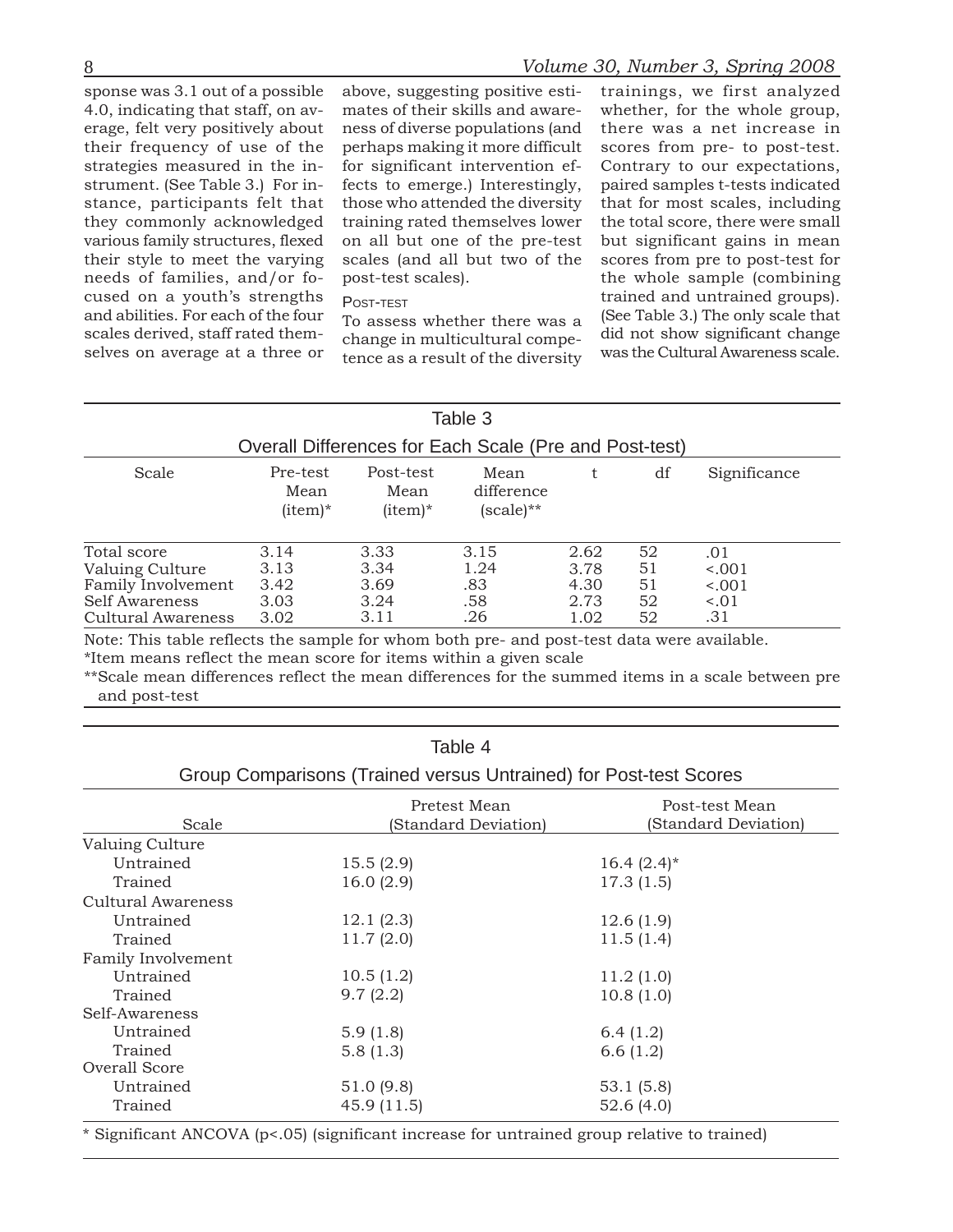tive change in pre- to post-test tween trained and untrained test administration. We examscores for each scale by group groups on post-test competence ined the pre-test data to gain an (trained versus untrained). Re- scores. Furthermore, staff demo- initial understanding of the sults of this analysis appear in graphic variables were not re- types of information transition Table 4. The data suggest that, lated to their levels of staff needed to be able to better overall, there was no apparent multicultural competence. We serve diverse students. Table 5 improvement in self-reported examined correlations between provides a summary of the most multicultural competence attrib- role, years in role, gender, and common responses to our openutable to the diversity training. ethnicity and all of the pre-/ ended question regarding infor-In fact, of the five ANCOVA post-test scores; there were no mation needs. Responses are analyses conducted (one for significant correlations beyond summarized by themes and each scale and the total score), what would be expected from listed in rank order. The highonly one was significant, and random error. est priority need identified by that was for the "Valuing Cul-<br>ture" scale, in which the un-<br>professionals was for basic intrained group's scores increased PRE-TEST FINDINGS formation regarding diverse<br>while the trained group's scores The open-ended questions in our families including a more comwhile the trained group's scores The open-ended questions in our families, including a more comdecreased. Otherwise, there Diversity Self-Assessment in-<br>were no significant ANCOVA strument allowed us to conduct derstanding cultural norms valwere no significant ANCOVA strument allowed us to conduct derstanding cultural norms, valscores, suggesting that when a more in-depth examination of ues, and expectations. One ascontrolling for pre-test scores, the perceptions of transition pect of this theme was a request

Next, we compared the rela- there were no differences be- staff during the pre- and postquality is a set of the unique variable value of the unique value of the unique value of the unique value of the unique value of the unique value of the unique value of the unique value of the unique value of the unique va

|                | <u>INTOILITIANUM NEEGS TUENNITEG DY FANICIPANIS ALT TE-LESL</u> |                                                                                                                                                                                                                            |  |  |  |  |
|----------------|-----------------------------------------------------------------|----------------------------------------------------------------------------------------------------------------------------------------------------------------------------------------------------------------------------|--|--|--|--|
| Rank<br>Order  | Key Theme                                                       | Issues/Topics Identified by Participants                                                                                                                                                                                   |  |  |  |  |
| 1              | General Cultural In-<br>formation                               | •Understanding cultural norms and values<br>• Awareness of family expectations and attitudes toward education,<br>employment, and post school services<br><i>•Information about population changes; demographic trends</i> |  |  |  |  |
| $\overline{2}$ | Strategies for High<br><b>Risk Youth</b>                        | Providing services for diverse youth who may face additional barri-<br>ers including:<br>•Homelessness<br>•Poverty<br>•Drug involvement<br>•Mental health concerns<br>•Adjudicated youth                                   |  |  |  |  |
| 3              | Language Information                                            | •Classes to improve language skills (primarily Spanish)<br><i>•Translation services for program materials</i><br>•Job placement strategies for bilingual students                                                          |  |  |  |  |
| $\overline{4}$ | Working with Immi-<br>grant Populations                         | • Process for working with youth & families who are not US citizens<br>•College options and planning<br>•Obtaining green cards or work permits                                                                             |  |  |  |  |
| 5              | <b>Community Supports</b>                                       | •Information on community programs and services for diverse youth<br>•Access to community mentors and advocates                                                                                                            |  |  |  |  |
| 6              | Policy/System Level<br>Support                                  | •Encouragement at the state level to serve diverse youth in transi-<br>tion programs                                                                                                                                       |  |  |  |  |

### Table 5 Information Needs Identified by Participants at Pre-test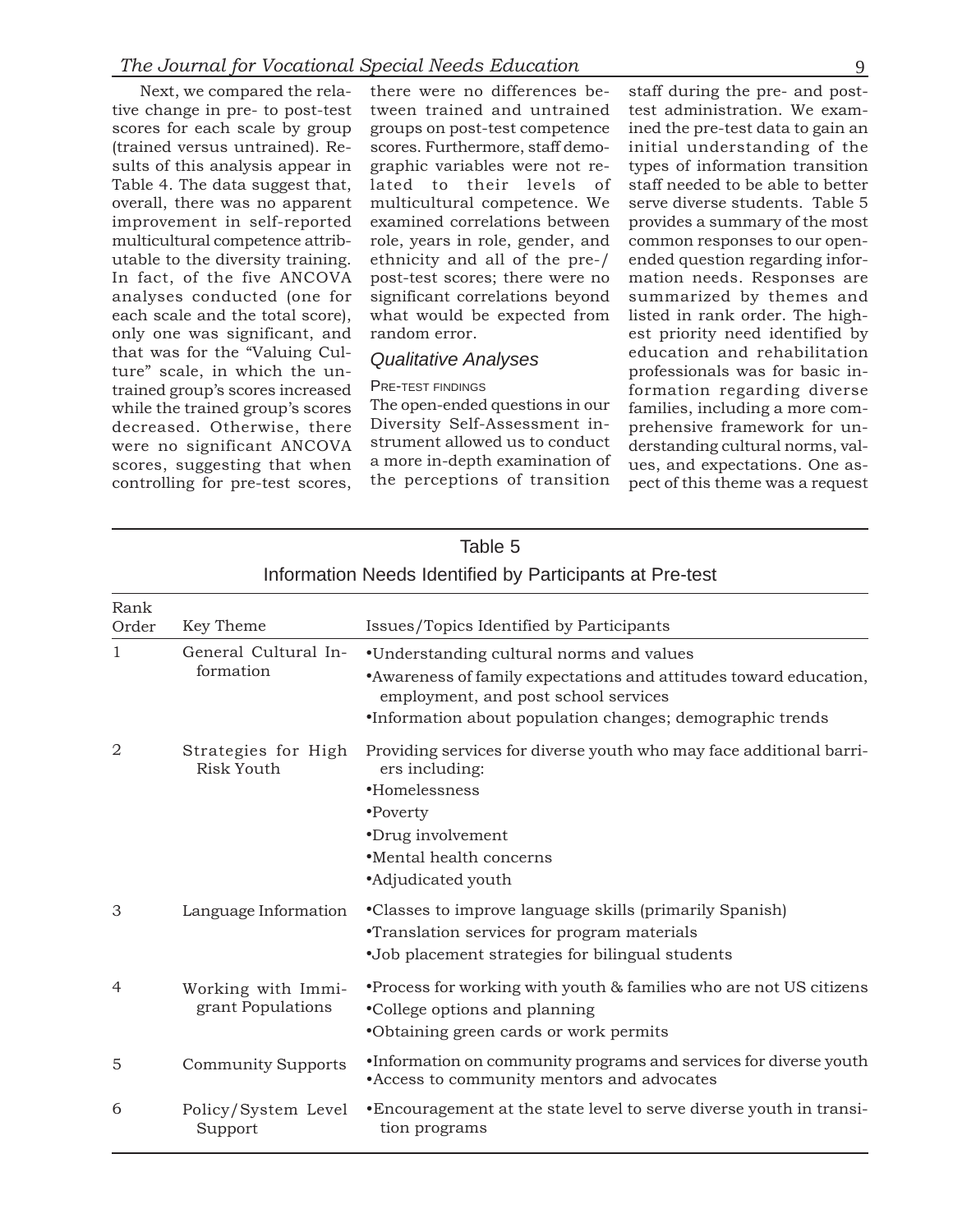for additional information on tices or expanding their aware- context. In addition, staff noted that

with our quantitative analyses, tations into the transition pro-<br>we found that some of the tran-cess. Many participants also

demographic trends and the in- ness. However, individuals in they were more likely to refer stucreasingly diverse student popu- the trained group were more dents to community resources and lation served within their pro- likely to indicate specific services and to have program ingrams. The second most com- changes in planning, referral, or formation or forms translated into mon need identified was in the other service delivery strategies a variety of languages. area of strategies and resources (60% versus 26%). Consistent for diverse youth facing barriers with this finding, those partici- Discussion such as homelessness, poverty, pants who completed the initial This study provides several conor drug involvement. Partici- Diversity Self-Assessment, but tributions to the existing tranpants were also interested in did not attend the diversity sition and multicultural training having access to language ser- training, more often indicated no literature. Overall, we found vices and specific information to changes in service delivery (48% fairly high initial levels of selfwork with youth from immigrant versus 20%). Conversely, they reported multicultural compefamilies. Finally, participants were somewhat more likely to tence among the education and identified a need for information indicate an increase in overall di- rehabilitation professionals parabout local community support versity awareness (26 % vs. 20%). ticipating in the study. During

systems and a desire for state Participants who described the pre-test, staff also identified level support to improve transi- making changes in their a number of specific training tion services and outcomes for multicultural awareness or needs to increase their knowldiverse youth. practice were asked to provide edge and skills in working with *POST-TEST FINDINGS* specific examples of the changes diverse populations. Analysis of *-TEST FINDINGS* specific examples of the changes diverse populations. Analysis of *-TEST FINDINGS* and *-TEST FINDINGS* and *-TEST FIN* During the post-test interviews, they had made. A summary of post-test scores resulted in we asked participants if they these responses (listed in rank small but significant gains for all we asked participants if they these responses (insted in rank small but significant gains for all<br>had made any changes in the order) is included in Table 7. The staff, regardless of participation had made any changes in the order) is included in Table 7. The staff, regardless of participation most common change described in the diversity training session. way they provide career or tran-<br>sition services as a result of at-<br>was for staff to actively seek in-<br>Although we found only one sigwas for staff to actively seek in-<br>strain services as a result of at-<br>tonding the training or complet formation about families' cul-<br>inficant difference between the formation about families' cul-<br>inficant difference between the<br>ing the Diversity Self-Assess-<br>tural context, and to incorporate trained and untrained groups,<br>ment (See Table 6.) Consistent these cultural values and expec-<br> ment. (See Table 6.) Consistent these cultural values and expec- responses to the open-ended<br>with our quantitative analyses tations into the transition pro- post-test questions indicated a we found that some of the tran-<br>sition personnel in both the described an increase in their delivery based on participation sition personnel in both the described an increase in their delivery based on participation<br>trained and untrained groups own awareness of diversity is- in the assessment or diversity<br>reported changing their prac- sues and

|                                            | Trained<br>$(N = 15)$ |               | Untrained<br>$(N = 38)$ |      | Sample Participant Responses                                                                                                                                                         |
|--------------------------------------------|-----------------------|---------------|-------------------------|------|--------------------------------------------------------------------------------------------------------------------------------------------------------------------------------------|
|                                            | N                     | $\frac{0}{0}$ | N                       | $\%$ |                                                                                                                                                                                      |
| Yes: Made<br>Changes in<br><b>Services</b> | 9                     | 60            | 10                      | 26   | I now consciously consider family background,<br>heritage, and what the student brings to the<br>table.<br>I have a greater understanding of the many di-<br>versity issues at play. |
| No Changes                                 | 3                     | 20            | 18                      | 48   | No. currently there is not much cultural or eth-<br>nic diversity in our district, but I see this chang-<br>ing in the next few years.                                               |
| Increased<br>Awareness                     | 3                     | 20            | 10                      | 26   | Not really, but I have increased my awarenes and<br>continue to grow in this area.                                                                                                   |

## Table 6 Post-test Findings: Participant Changes across Trained and Untrained Groups (N = 53)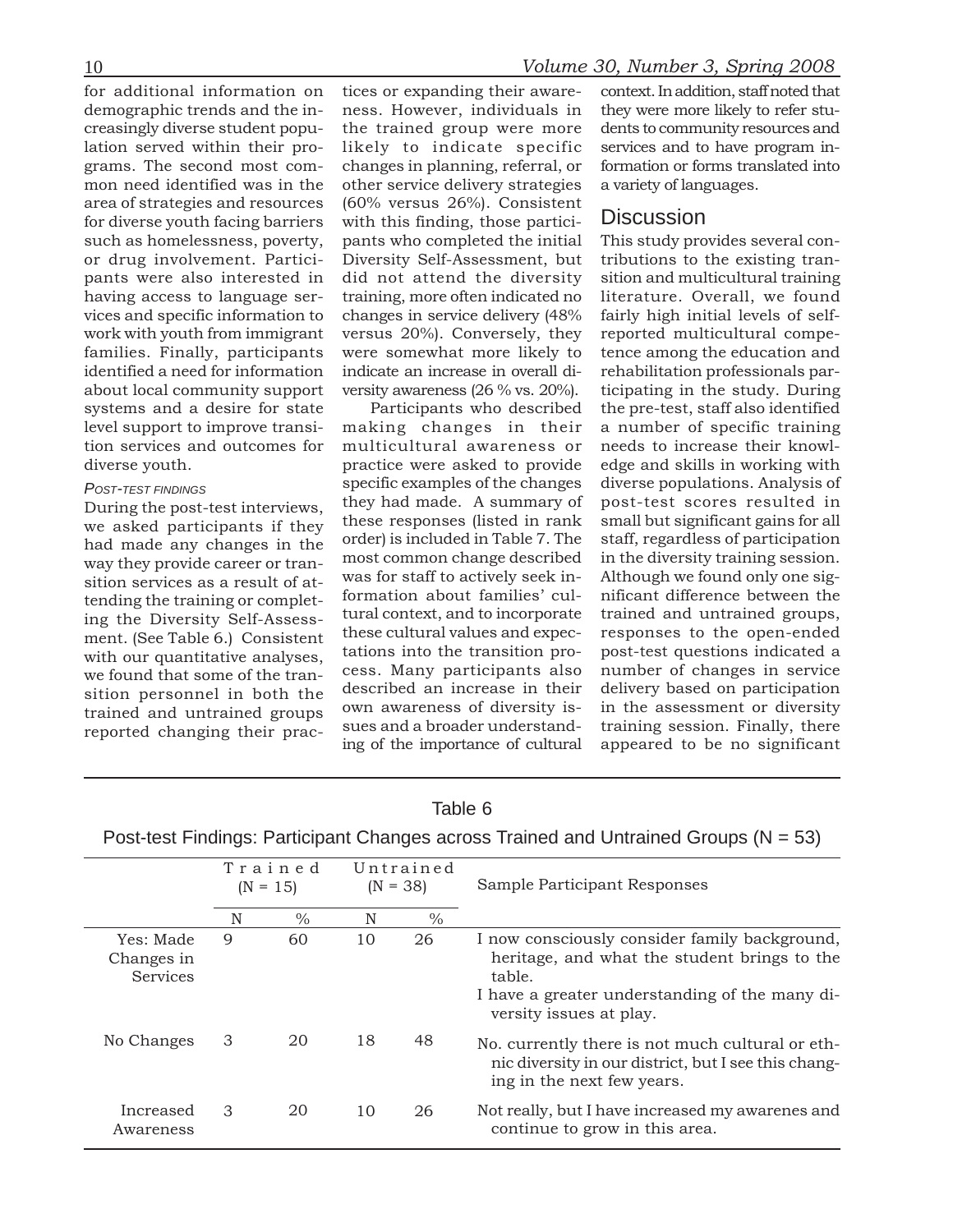relationship between demo- the staff in open-ended ques- sessment, the mean value for graphic characteristics of the tions allowed us an alternative most scales was at or above a staff and multicultural compe- way of examining the evidence three out of four on a Likert-type tence outcomes. Below we con- for any finding. Therefore, we scale. Staff felt that they com-

Frace Structure in measuring multicultural com-<br>measuring multicultural compo-<br>measuring multicultural compo-<br>metric to transition staff. The proaches to families, and fo-<br>nens Analysis, the Diversity Self-Assessment may c more likely to accurately repre-<br>sent the overlapping demands of *Initial Levels of Multicultural* suggested numerous areas in

sider these findings in depth. believe that this instrument is, monly considered cultural vari-*The Diversity Self-Assessment* overall, a reasonably valid tool ables, were flexible with their

which staff reported that they<br>those content areas. Second, the Competence<br>instrument was pilot-tested with<br>an earlier group of transition themselves as having fairly high<br>staff and revised based on those degrees of multic

|                |                                               | 0.10.1900 100.11.11.00 11.11.11.11.11.11.11.11.10.11.00 0.01.11.11                                                                                                                           |
|----------------|-----------------------------------------------|----------------------------------------------------------------------------------------------------------------------------------------------------------------------------------------------|
| Rank<br>Order  | Key Theme                                     | Changes Identified by Participants                                                                                                                                                           |
|                |                                               |                                                                                                                                                                                              |
| 1              | Seek More Information from/<br>about Families | • Actively seek input from families in career and transition<br>planning process                                                                                                             |
|                |                                               | • Consider family background/culture in decision making                                                                                                                                      |
| 2              | Connect Students to Specific<br>Resources     | • Accessing specific programs to meet needs of diverse stu-<br>dents (e.g. multicultural center at local college)<br>•Building connections with local employers and trade or-<br>ganizations |
| 3              | Increased Awareness of Di-<br>versity Issues  | •Broader view of cultural and family values<br>•Understanding of "my own assumptions"                                                                                                        |
| $\overline{4}$ | Sought Information in Other<br>Formats        | •Requested translation of forms and materials                                                                                                                                                |

| Table 7                                                  |  |
|----------------------------------------------------------|--|
| <b>Changes Identified in Transition Service Delivery</b> |  |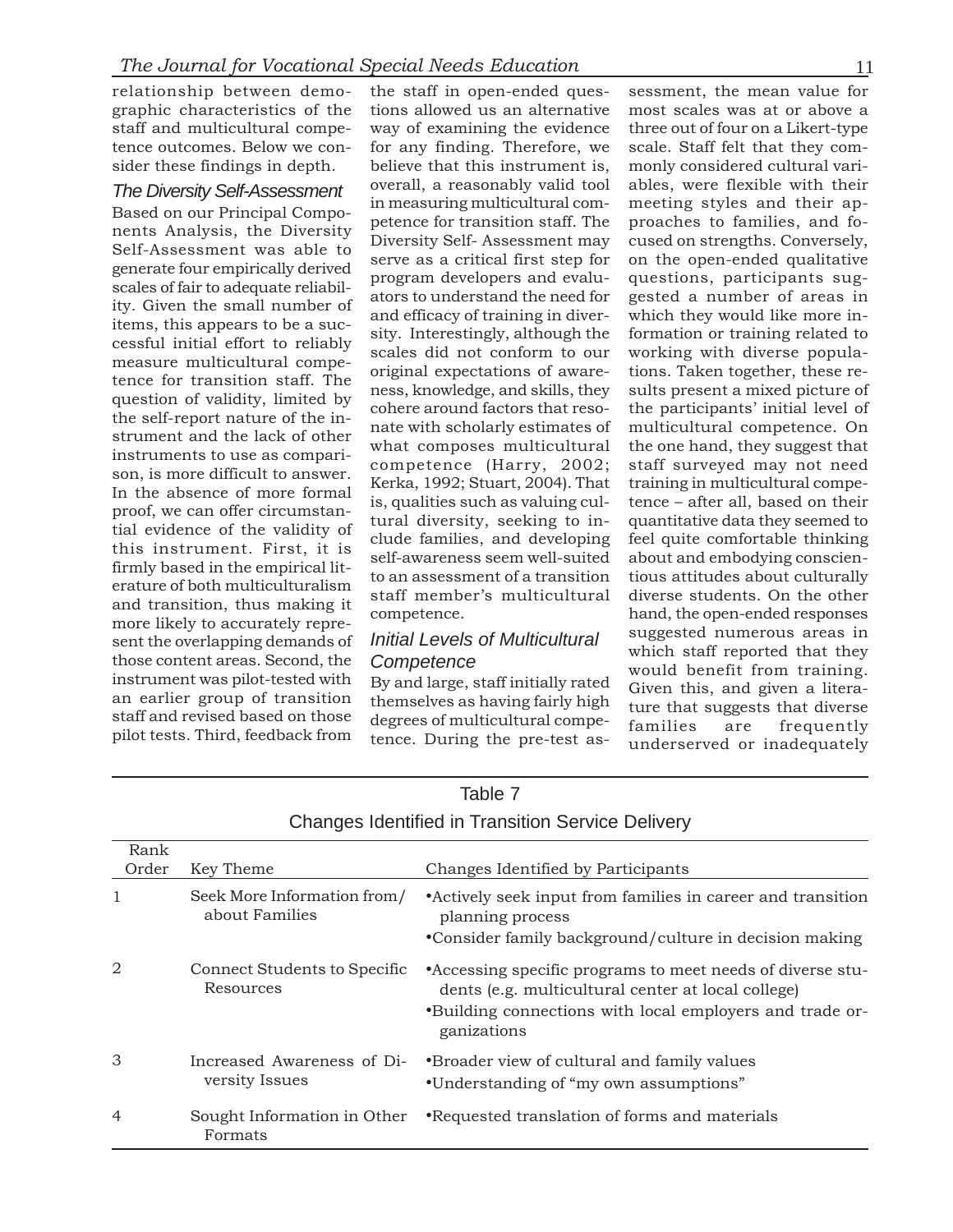served by transition staff (Defur, this study. The self-report mea- *Limitations of the Study*

measure and but significant increase highly on the pre-test measure such as ours will continue to<br>from pre- to post-test for the may have made differences even from pre- to post-test for the may have made differences even

Todd-Allen, & Getzel, 2001; sure necessarily relies on a staff One important point to note in Greene & Nefsky, 1999; Trainor, person's own views of their abili- considering the implications of Greene & Nefsky, 1999; Trainor, person's own views of their abili-<br>example implications of<br>et al., in press), it is possible that ties and may not reflect subtle<br>these findings is that our study et al., in press), it is possible that ties and may not reflect subtle these findings is that our study the participants' self-ratings changes inculcated by a con-<br>assumes that multicultural the participants' self-ratings changes inculcated by a con- assumes that multicultural<br>were artificially inflated. That is, sciousness-raising effort. And competence is a quality that can were artificially inflated. That is, sciousness-raising effort. And competence is a quality that can transition staff may have over- given our emphasis on aware- be measured in a written instrugiven our emphasis on aware- be measured in a written instru-<br>ness, staff may have come to ment and discretely altered by estimated the frequency and ness, staff may have come to ment, and discretely altered by consistency with which they realize how much more there is brief training. In reality consistency with which they realize how much more there is brief training. In reality, embody the skills and values to learn about working with di- multicultural competence is a embody the skills and values to learn about working with di- multicultural competence is a assessed in the survey, and thus verse populations, and thus complex construct encompassassessed in the survey, and thus verse populations, and thus complex construct, encompass-<br>underestimated their need for rated themselves lower on the ing a range of attitudes knowlunderestimated their need for rated themselves lower on the ing a range of attitudes, knowl-<br>further training. edge and interpersonal qualities self-report instrument following edge, and interpersonal qualities *Possible Survey Effects* training. In fact, the staff who (Stuart, 2004; Smith et al., We had not intended the Diver-<br>We had not intended the Diver-We had not intended the Diver-<br>sity Self-Assessment to promote did indeed rate themselves lower competence may not easily lend we had not intended the Diver<br>sity Self-Assessment to promote<br>any changes in attitudes or<br>practice. However, the data from<br>both quantitative and qualitative<br>discussion of the unit of the kinds of methodolo-<br>sity training t both quantitative and qualitative<br>measures suggest that there was already rated themselves fairly theless, we hope that studies<br>as a small but significant increase

limited time difference (two<br>months) between pre- and post-<br>test of the training. The rating priate given that this is an early<br>testing and the fact that this testing and the fact that this<br>survey was conducted with ma-<br>ture, experienced staff in the ment, relative to the untrained<br>field, this seems unlikely. What<br>seems more likely is that there<br>was a small intervention effect<br>w was a small intervention effect<br>of surveying staff about their<br>multicultural competence. In the staff who participated were not randomly assigned, but<br>multicultural competence. In or surveying stair about them<br>multicultural competence. In the training could identify rather self-selected whether or<br>other words, by asking quesother words, by asking ques-<br>tions of everyone about their in-<br>teractions with diverse students<br>and families, we may have en-<br>couraged further thought and<br>growth around these issues.<br>Thus, our Diversity Self-Assess-<br>and th Thus, our Diversity Self-Assess-<br>ment may have served to not more trained staff indicated that dotal findings, the literature re-<br>only gather information about they used a multicultural frame-<br>ports little match between se only gather information about<br>staff multicultural competence,<br>but to actually improve that<br>competence by raising dialogue<br>and awareness.<br>there may have been changes in<br>the practice of trained transition as ours may instead EITECTS OF DIVERSITY ITENTING staff, they may not have been efficacy," which might further As mentioned above, effects of broad or powerful enough to be explain our contradictory find-<br>diversity training may be par- captur

diversity training may be par- captured by the self-report rat- ings from the ratings and openticularly difficult to assess in ings scales. ended questions. Despite these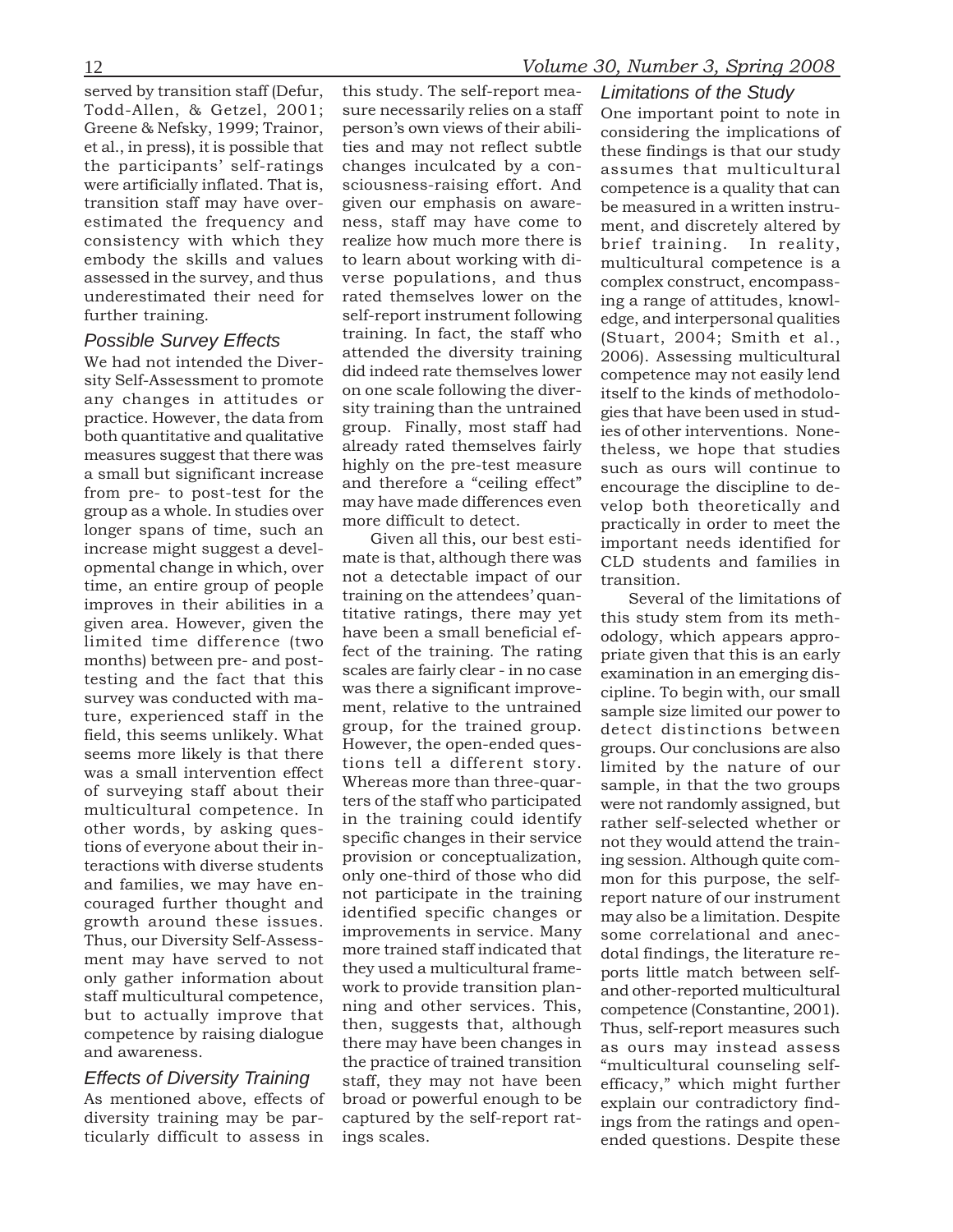has value for its attempt to ad-<br>dress a critical need with direct ser-<br>here is that it may be useful to tence for professionals in the field. dress a critical need with direct ser- here is that it may be useful to vice transition staff, and for its pre- find ways to encourage staff to The fields of transition and /post-test measurement of both seek training – to create a sort of multicultural education also quantitative and qualitative ratings "readiness for change" interven- need an increased emphasis on

multicultural education comes<br>transition-related service deliv-<br>transition-related service deliv-<br>sing directions for future train-<br>transition-related service deliv-<br>sing directions for future train-<br>transition-related ser such as ours may increase staff bal changes in multicultural **Conclusion** awareness of diversity issues, or, competence (Smith et al., 2006).

limitations, we believe our study verse students and families, or in the effort to quickly measure of multicultural competence. tion – prior to offering training developing and evaluating

awareness of diversity is<br>auses, or, competence (Simite tal., 2006). <br>Poat-school cutomas for districted as a sec discovered, spark some. For is there a well-established to<br>maturate to find studies have term of service der

*Implications for Practice* sessions in multicultural practice. multicultural training practices.<br>Although the literature in Although it has become clear *Implications for Research* Much of the literature in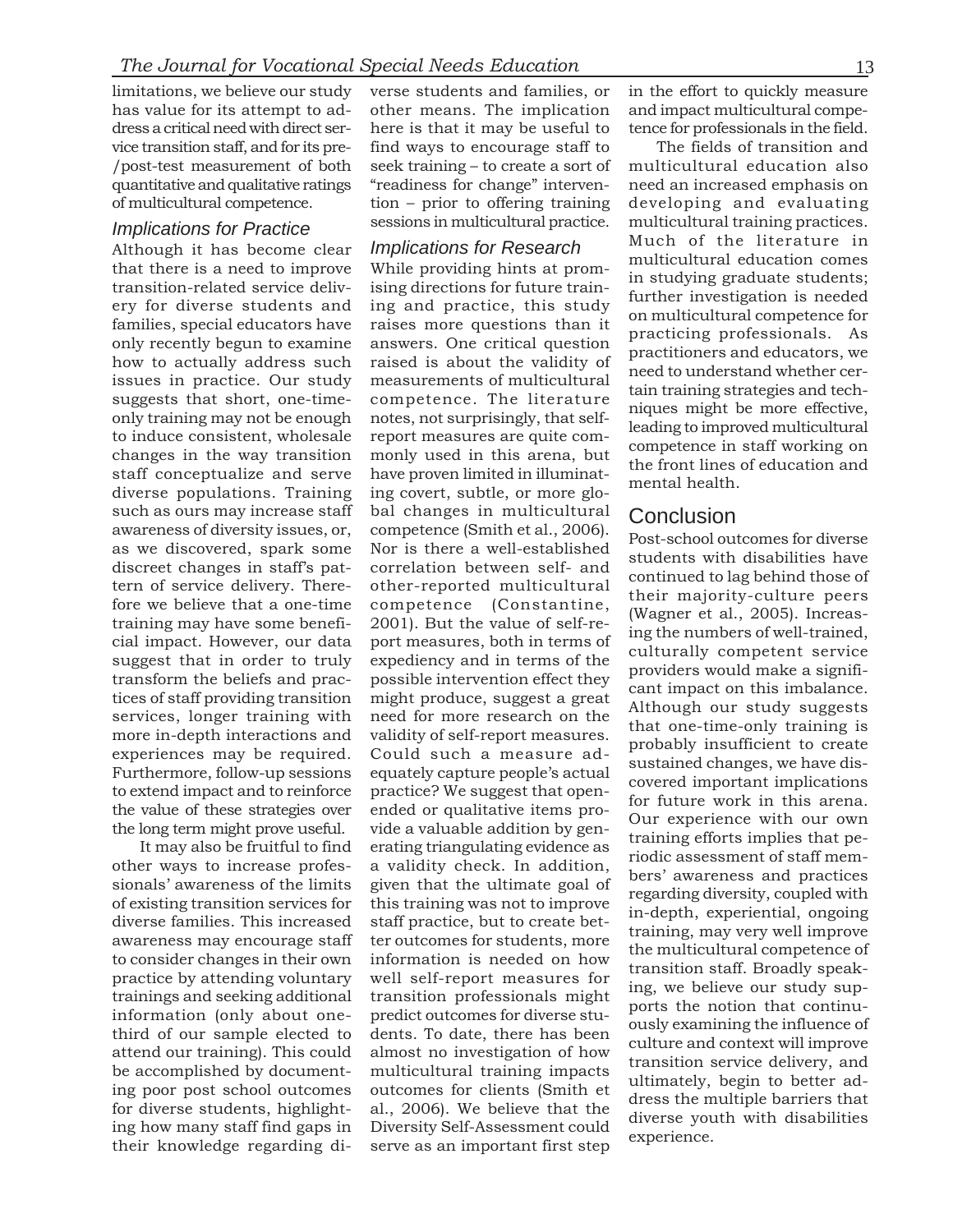- 
- 
- 
- 
- 
- Constantine, M. G. (2001). Predic-<br>
Consischer Education and Super-Milles, M., & Huberman, M. (1994), multicultural counsing comparing of vision, 36, 4–18.<br>
multicultural comparing comparing the state of the state of the
- 
- 
- 
- 
- References Harry, B. (1992). Developing cul- *2006 Fact Sheet.* Prepared for:
	-
	-
	-
	-
	-
	-
	-
	-
- the transition of minority adoles-<br>
cents. Career Development for Development of minority and research necessary election and Transition.<br>
egitional Individuals 26, 27-46.<br>
Center D., & Cholymay, M. (2004). Publications,
	-

- Benz, M., Lindstrom, L. & Latta, T. tural self-awareness: The first U.S. Department of Education,<br>
(1999). Improving collaboration aretp in values clarification form office of Special Education are<br>
three of Special Educa
	-
	-
	-
	-
	-
	-
	-
	-
	-